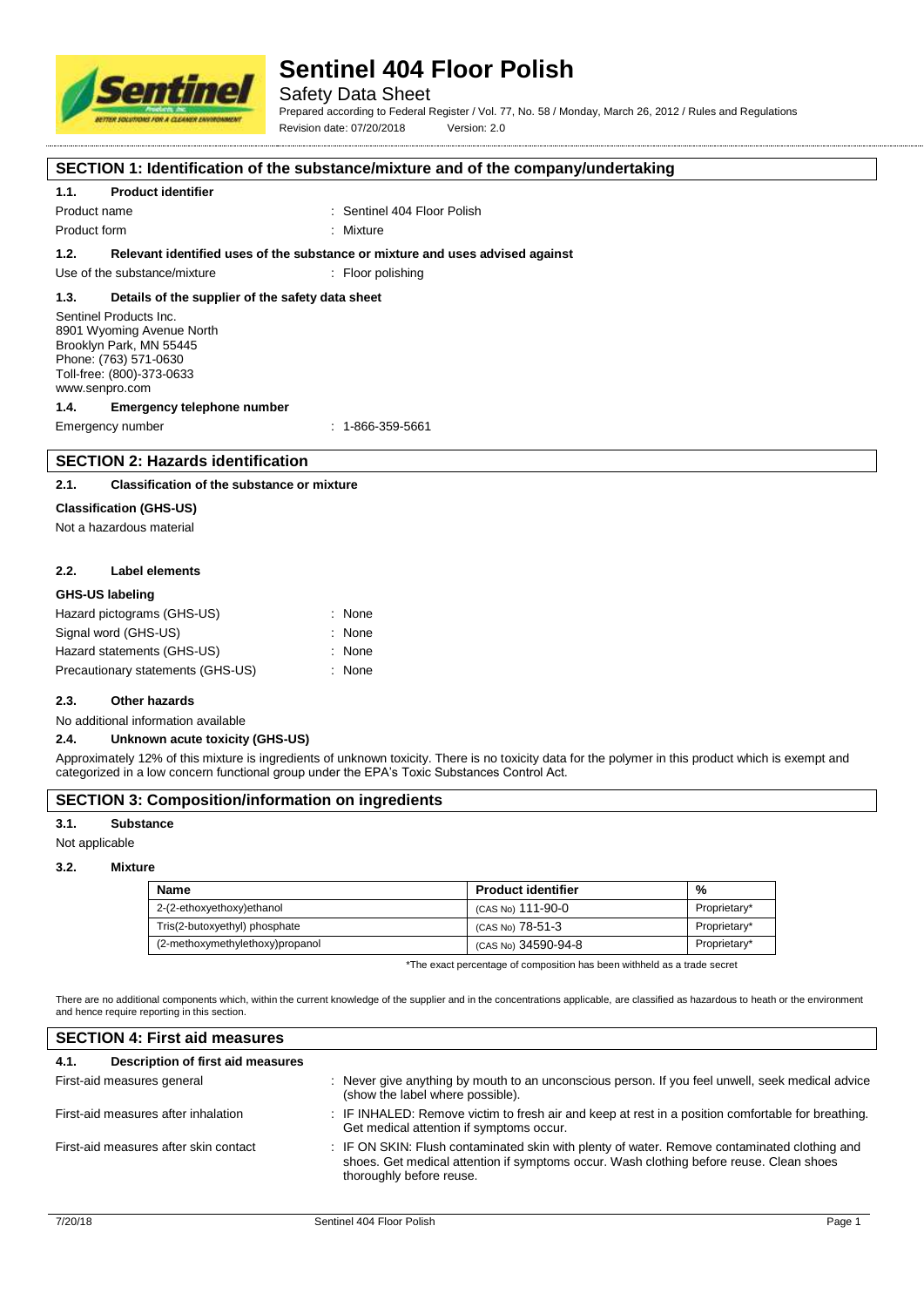## Safety Data Sheet

Prepared according to Federal Register / Vol. 77, No. 58 / Monday, March 26, 2012 / Rules and Regulations

| First-aid measures after eye contact                                | : IF IN EYES: Immediately flush eyes with plenty of water, occasionally lifting the upper and lower<br>eyelids. Check for and remove any contact lenses. Continue to rinse for at least 10 minutes. If<br>irritation occurs, get medical attention.                                                                                                                                                                                                                                                                                    |
|---------------------------------------------------------------------|----------------------------------------------------------------------------------------------------------------------------------------------------------------------------------------------------------------------------------------------------------------------------------------------------------------------------------------------------------------------------------------------------------------------------------------------------------------------------------------------------------------------------------------|
| First-aid measures after ingestion                                  | : IF SWALLOWED: Wash out mouth with water. Remove victim to fresh air and keep at rest in a<br>position comfortable for breathing. If material has been swallowed and<br>the exposed person is conscious, give small quantities of water to drink. Stop if the exposed<br>person feels sick as vomiting may be dangerous. Do not induce vomiting unless directed to do so<br>by medical personnel. If vomiting occurs, the head should be kept low so that vomit does not<br>enter the lungs. Get medical attention if symptoms occur. |
| 4.2.<br>Most important symptoms and effects, both acute and delayed |                                                                                                                                                                                                                                                                                                                                                                                                                                                                                                                                        |
| Symptoms/injuries after inhalation                                  | : Exposure to decomposition products may cause a health hazard. Serious effects may be<br>delayed following exposure.                                                                                                                                                                                                                                                                                                                                                                                                                  |
| Symptoms/injuries after skin contact                                | : No known significant effects or critical hazards.                                                                                                                                                                                                                                                                                                                                                                                                                                                                                    |
| Symptoms/injuries after eye contact                                 | : Causes eye irritation. Adverse symptoms may include the following: irritation, watering, redness.                                                                                                                                                                                                                                                                                                                                                                                                                                    |
| Symptoms/injuries after ingestion                                   | : May be irritating to mouth, throat and stomach.                                                                                                                                                                                                                                                                                                                                                                                                                                                                                      |

Chronic symptoms **in the contract of the Chronic symptoms** : No data available.

## **4.3. Indication of any immediate medical attention and special treatment needed**

Treat symptomatically. Contact poison specialist immediately if large quantities have been consumed. In the case of inhalation of decomposition products in a fire, symptoms may be delayed. The exposed person may need to be kept under medical surveillance for 48 hours.

|                         | <b>SECTION 5: Firefighting measures</b>               |                                                                                                                                                                         |
|-------------------------|-------------------------------------------------------|-------------------------------------------------------------------------------------------------------------------------------------------------------------------------|
| 5.1.                    | <b>Extinguishing media</b>                            |                                                                                                                                                                         |
|                         | Suitable extinguishing media                          | : Use an extinguishing agent suitable for the surrounding fire.                                                                                                         |
| 5.2.                    | Special hazards arising from the substance or mixture |                                                                                                                                                                         |
| <b>Explosion hazard</b> |                                                       | : Heat may build pressure, rupturing closed containers, spreading fire and increasing risk of burns<br>and injuries.                                                    |
| Reactivity              |                                                       | : No dangerous reactions known under normal conditions of use.                                                                                                          |
| 5.3.                    | <b>Advice for firefighters</b>                        |                                                                                                                                                                         |
|                         | Firefighting instructions                             | : Use water spray or fog for cooling exposed containers. Exercise caution when fighting any<br>chemical fire. Do not dispose of fire-fighting water in the environment. |
|                         | Protection during firefighting                        | : Do not enter fire area without proper protective equipment, including respiratory protection.                                                                         |

## **SECTION 6: Accidental release measures**

| 6.1.                 | Personal precautions, protective equipment and emergency procedures |  |                                                                                                                                                                                                                                                |  |  |
|----------------------|---------------------------------------------------------------------|--|------------------------------------------------------------------------------------------------------------------------------------------------------------------------------------------------------------------------------------------------|--|--|
|                      | General measures                                                    |  | Evacuate area. Keep upwind. Ventilate area. Spill should be handled by trained clean-up crews<br>properly equipped with respiratory equipment and full chemical protective gear (see Section 8).                                               |  |  |
| 6.1.1.               | For non-emergency personnel                                         |  |                                                                                                                                                                                                                                                |  |  |
|                      | Protective equipment                                                |  | : Wear Protective equipment as described in Section 8.                                                                                                                                                                                         |  |  |
|                      | Emergency procedures                                                |  | Evacuate unnecessary personnel. Stop leak if without risk. Prevent entry into sewers. Diliute<br>small spills with water and mop up.                                                                                                           |  |  |
| 6.1.2.               | For emergency responders                                            |  |                                                                                                                                                                                                                                                |  |  |
| Protective equipment |                                                                     |  | Wear suitable protective clothing, gloves and eye or face protection. Approved supplied-air<br>respirator, in case of emergency.                                                                                                               |  |  |
| 6.2.                 | <b>Environmental precautions</b>                                    |  |                                                                                                                                                                                                                                                |  |  |
|                      |                                                                     |  | Prevent entry to sewers and public waters. Notify authorities if liquid enters sewers or public waters. Avoid release to the environment.                                                                                                      |  |  |
| 6.3.                 | Methods and material for containment and cleaning up                |  |                                                                                                                                                                                                                                                |  |  |
| For containment      |                                                                     |  | : Contain any spills with dikes or absorbents to prevent migration and entry into sewers or<br>streams.                                                                                                                                        |  |  |
|                      | Methods for cleaning up                                             |  | Mop up as much as possible, then flush with large volumes of water. Alternatively, absorb with<br>an inert dry material and place in an appropriate waste disposal container. Dispose of according<br>to local, state and federal regulations. |  |  |
| 6.4.                 | Reference to other sections                                         |  |                                                                                                                                                                                                                                                |  |  |
|                      | No additional information available                                 |  |                                                                                                                                                                                                                                                |  |  |

| <b>SECTION 7: Handling and storage</b> |                                                                                                                                                                                                                                                                                                                                                           |  |  |  |
|----------------------------------------|-----------------------------------------------------------------------------------------------------------------------------------------------------------------------------------------------------------------------------------------------------------------------------------------------------------------------------------------------------------|--|--|--|
| Precautions for safe handling<br>7.1.  |                                                                                                                                                                                                                                                                                                                                                           |  |  |  |
| Precautions for safe handling          | : Do not handle until all safety precautions have been read and understood. Wash hands and<br>other exposed areas with mild soap and water before eating, drinking or smoking and when<br>leaving work. Provide good ventilation in process area to prevent formation of vapor. Do not<br>breathe mists. Keep away from sources of ignition - No smoking. |  |  |  |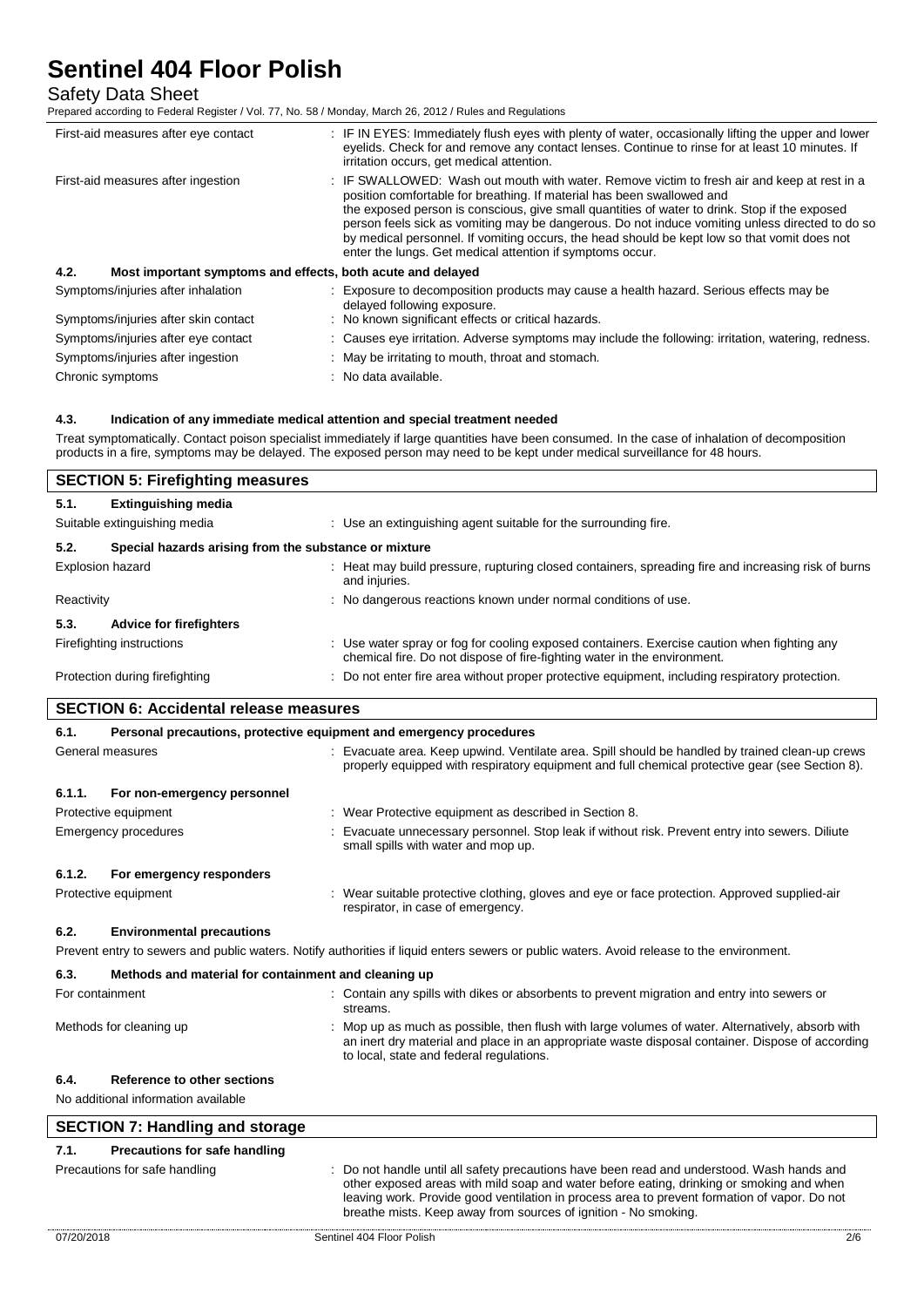## Safety Data Sheet

Prepared according to Federal Register / Vol. 77, No. 58 / Monday, March 26, 2012 / Rules and Regulations

#### **7.2. Conditions for safe storage, including any incompatibilities**

Storage conditions **in the original container in a cool, well ventilated place away from : Heat sources.** Keep container closed when not in use. Do not allow to freeze, as container may burst.

## **7.3. Specific end use(s)**

No additional information available

### **SECTION 8: Exposure controls/personal protection**

## **8.1. Control parameters**

| 2-(2-ethoxyethoxy)ethanol (111-90-0)           |                                                                                                                                                  |
|------------------------------------------------|--------------------------------------------------------------------------------------------------------------------------------------------------|
| Remark (AIHA WEEL)                             | TWA: 25 ppm 8 hours                                                                                                                              |
| (2-methoxymethylethoxy)propanol (34590-94-8)   |                                                                                                                                                  |
| Remark (ACGIH TLV) (United States, 4/2014)     | Absorbed through skin.<br>TWA: 100 ppm 8 hours<br>TWA: 606 $mg/m3$ 8 hours<br>STEL: 150 ppm 15 minutes<br>STEL: 909 mg/m <sup>3</sup> 15 minutes |
| Remark (OSHA PEL 1989) (United States, 3/1989) | Absorbed through skin.<br>TWA: 100 ppm 8 hours<br>TWA: 600 mg/m3 8 hours<br>STEL: 150 ppm 15 minutes<br>STEL: 900 mg/m3 15 minutes               |
| Remark (NIOSH REL) (United States, 10/2013)    | Absorbed through skin.<br>TWA: 100 ppm 10 hours<br>TWA: 600 mg/m3 10 hours<br>STEL: 150 ppm 15 minutes<br>STEL: 900 mg/m3 15 minutes             |
| Remark (OSHA PEL) (United States, 2/2013)      | Absorbed through skin.<br>TWA: 100 ppm 8 hours<br>TWA: 600 mg/m <sup>3</sup> 8 hours                                                             |

## **8.2. Exposure controls**

Appropriate engineering controls **interest in the set of the set of the set of the set of the set of the set of the set of the set of the set of the set of the set of the set of the set of the set of the set of the set of** 

Personal protective equipment : Protective goggles.



| Hand protection          | : No protection required unless a risk assessment indicates this is necessary.                                       |
|--------------------------|----------------------------------------------------------------------------------------------------------------------|
| Eye protection           | Eye protection must be worn when possibility exists for eye contact due to spraying liquid or<br>airborne particles. |
| Skin and body protection | : No protection required unless a risk assessment indicates this is necessary.                                       |
| Respiratory protection   | : No protection required unless a risk assessment indicates this is necessary.                                       |

## **SECTION 9: Physical and chemical properties**

| 9.1.           | Information on basic physical and chemical properties |  |                     |  |  |  |  |
|----------------|-------------------------------------------------------|--|---------------------|--|--|--|--|
| Physical state |                                                       |  | : Liquid            |  |  |  |  |
| Appearance     |                                                       |  | : Opaque            |  |  |  |  |
| Color          |                                                       |  | : Milky white       |  |  |  |  |
| Odor           |                                                       |  | : None              |  |  |  |  |
|                | Odor Threshold                                        |  | : No data available |  |  |  |  |
| рH             |                                                       |  | $: 8 - 9$           |  |  |  |  |
|                | Relative evaporation rate (butyl acetate=1)           |  | : Slower than ether |  |  |  |  |
| Melting point  |                                                       |  | : No data available |  |  |  |  |
|                | Freezing point                                        |  | : $0 °C$ (32 $°F$ ) |  |  |  |  |
| Boiling point  |                                                       |  | : 100 °C (212 °F)   |  |  |  |  |
| Flash point    |                                                       |  | : None to boiling   |  |  |  |  |
|                | Self-ignition temperature                             |  | : No data available |  |  |  |  |
|                | Decomposition temperature                             |  | : No data available |  |  |  |  |
|                | Flammability (solid, gas)                             |  | : No data available |  |  |  |  |
|                | Vapor pressure                                        |  | : No data available |  |  |  |  |
|                | Relative vapor density at 20 °C                       |  | No data available   |  |  |  |  |
|                |                                                       |  |                     |  |  |  |  |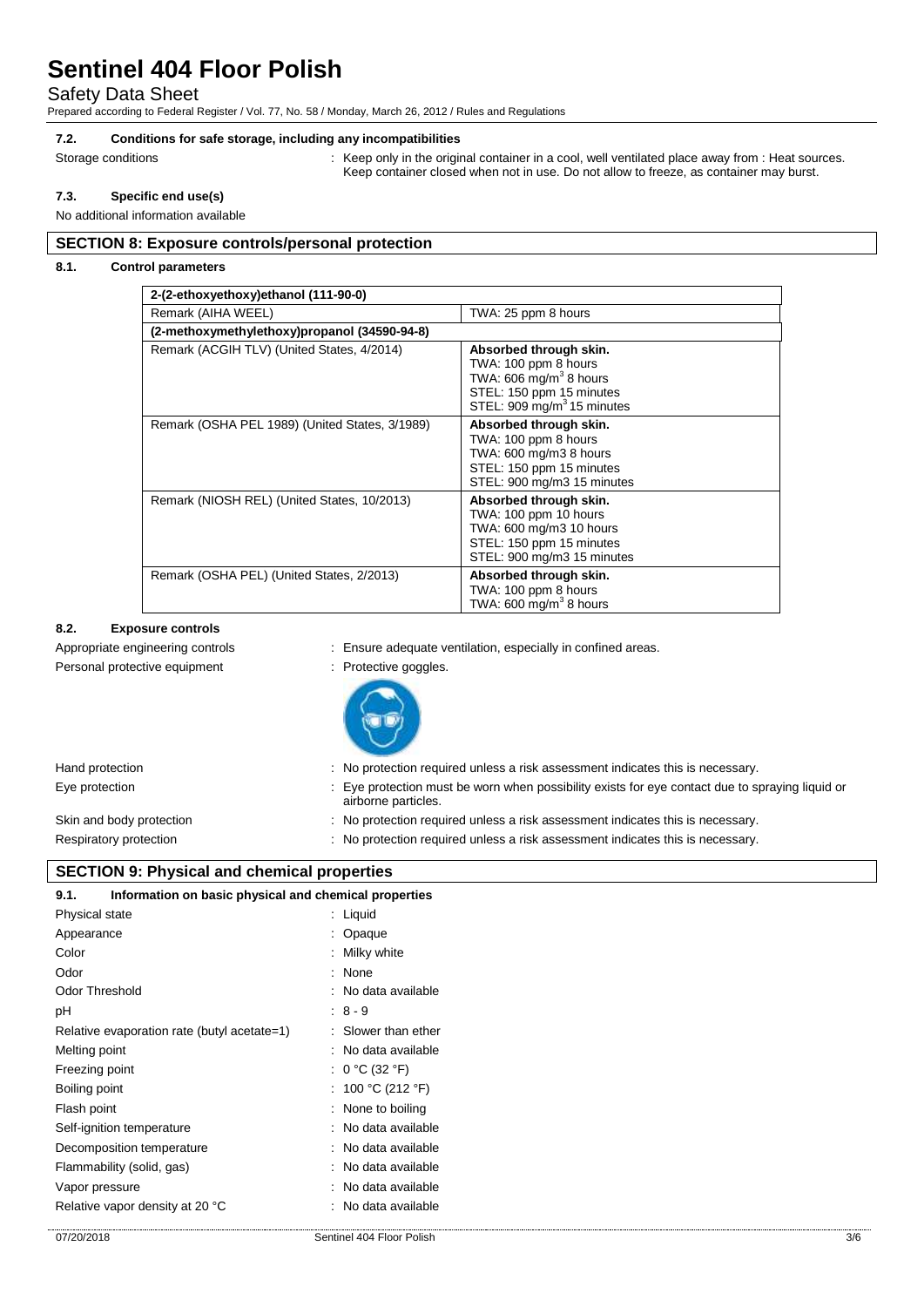## Safety Data Sheet

Prepared according to Federal Register / Vol. 77, No. 58 / Monday, March 26, 2012 / Rules and Regulations

| Relative density        | : No data available            |
|-------------------------|--------------------------------|
| Solubility              | $\therefore$ No data available |
| Log Pow                 | $\therefore$ No data available |
| Log Kow                 | $\therefore$ No data available |
| Viscosity, kinematic    | $\therefore$ No data available |
| Viscosity, dynamic      | : No data available            |
| Explosive properties    | $\therefore$ No data available |
| Oxidizing properties    | $\therefore$ No data available |
| <b>Explosive limits</b> | $\therefore$ No data available |

## **SECTION 10: Stability and reactivity**

## **10.1. Reactivity**

No dangerous reactions known under normal conditions of use.

#### **10.2. Chemical stability**

Stable under recommended handling and storage conditions (see section 7).

#### **10.3. Possibility of hazardous reactions**

None known.

### **10.4. Conditions to avoid**

Sparks. Heat. Open flame. Freezing.

## **10.5. Incompatible materials**

None known.

## **10.6. Hazardous decomposition products**

Thermal decomposition generates : Oxides of carbon and nitrogen.

| <b>SECTION 11: Toxicological information</b>      |                          |                |                |                         |                    |  |  |
|---------------------------------------------------|--------------------------|----------------|----------------|-------------------------|--------------------|--|--|
| 11.1.<br>Information on toxicological effects     |                          |                |                |                         |                    |  |  |
| Acute toxicity                                    | : Not classified         |                |                |                         |                    |  |  |
| 2-(2-ethoxyethoxy)ethanol (111-90-1)              |                          |                |                |                         |                    |  |  |
| LD50 oral rat                                     | 7500 mg/kg               |                |                |                         |                    |  |  |
| (2-methoxymethylethoxy)propanol (34590-94-8)      |                          |                |                |                         |                    |  |  |
| LD50 dermal rabbit                                | 9500 mg/kg               |                |                |                         |                    |  |  |
| LD50 oral rat                                     | 5135 mg/kg               |                |                |                         |                    |  |  |
| Tris(2-butoxyethyl) phosphate (78-51-3)           |                          |                |                |                         |                    |  |  |
| LD50 oral rat                                     | $3$ g/kg                 |                |                |                         |                    |  |  |
| Skin corrosion/irritation                         | Not classified           |                |                |                         |                    |  |  |
| Serious eye damage/irritation                     | Not classified           |                |                |                         |                    |  |  |
| Product/ingredient name                           | Result                   | <b>Species</b> | <b>Score</b>   | <b>Exposure</b>         | <b>Observation</b> |  |  |
| 2-(2-ethoxyethoxy)ethanol                         | Eyes - Mild Irritant     | Rabbit         |                | 125 milligrams          |                    |  |  |
| $(111-90-1)$                                      |                          |                |                |                         |                    |  |  |
|                                                   | Eyes - Moderate Irritant | Rabbit         | $\blacksquare$ | 500 milligrams          | $\sim$             |  |  |
|                                                   | Skin - Mild Irritant     | Rabbit         | $\blacksquare$ | 24 hours 500 milligrams | $\sim$             |  |  |
| (2-methoxymethylethoxy)propanol<br>$(34590-94-8)$ | Eyes - Mild Irritant     | Rabbit         | $\mathbf{r}$   | 24 hours 500 milligrams | $\blacksquare$     |  |  |
|                                                   | Skin - Mild Irritant     |                |                | 24 hours 500 milligrams | $\omega$           |  |  |
| Tris(2-butoxyethyl) phosphate<br>$(78-51-3)$      | Eyes - Mild Irritant     | Human          |                | 8 milligrams            |                    |  |  |
|                                                   | Eyes - Mild Irritant     | Rabbit         | ä,             | 24 hours 500 milligrams | $\sim$             |  |  |
|                                                   | Skin - Mild Irritant     | Rabbit         | $\blacksquare$ | 500 milligrams          | $\blacksquare$     |  |  |
| Respiratory or skin sensitization                 | : Not classified         |                |                |                         |                    |  |  |
| Germ cell mutagenicity                            | Not classified           |                |                |                         |                    |  |  |
| Carcinogenicity                                   | Not classified           |                |                |                         |                    |  |  |
| Reproductive toxicity                             | Not classified           |                |                |                         |                    |  |  |
| Specific target organ toxicity (single exposure)  | Not classified           |                |                |                         |                    |  |  |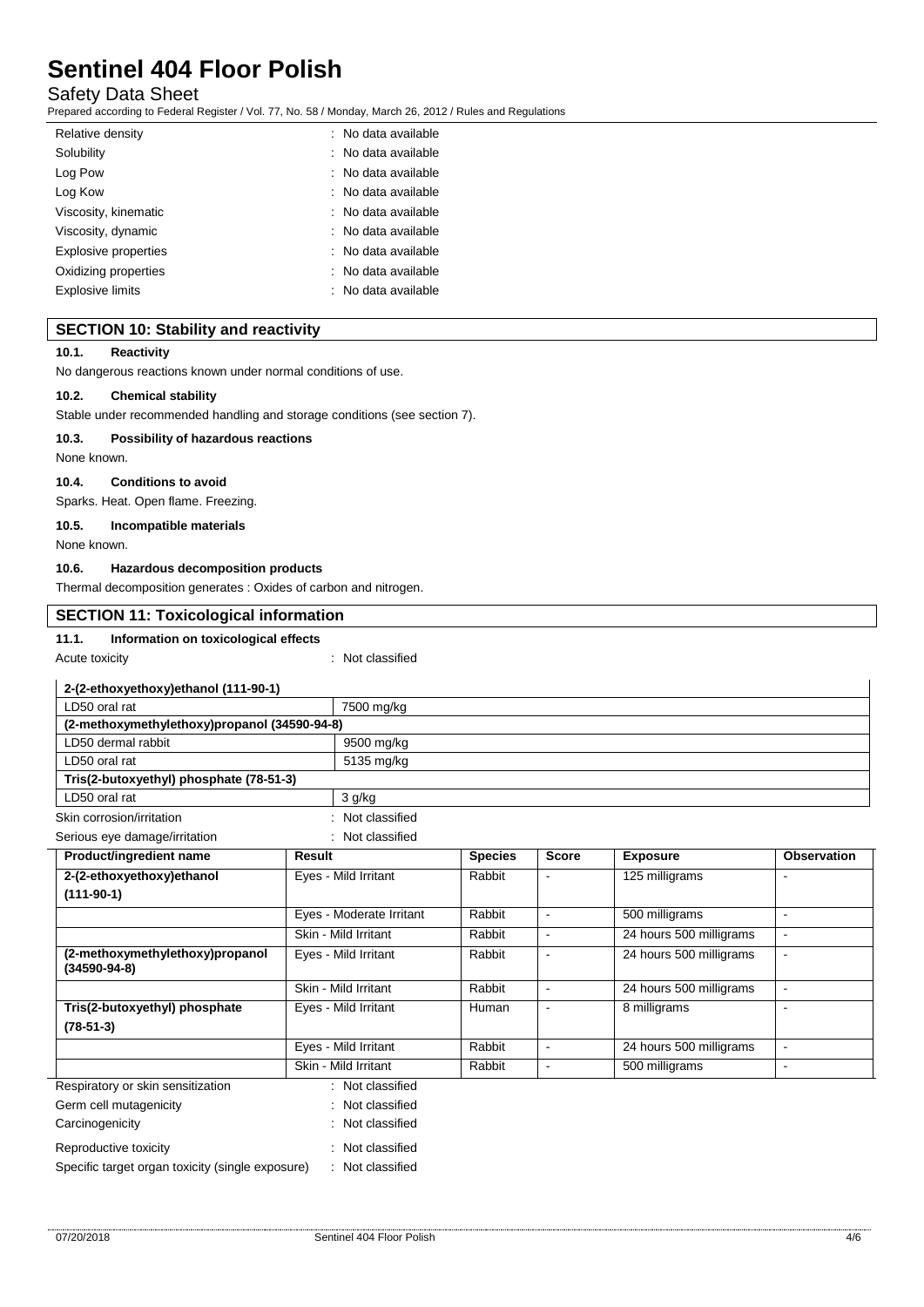## Safety Data Sheet

Prepared according to Federal Register / Vol. 77, No. 58 / Monday, March 26, 2012 / Rules and Regulations

| Specific target organ toxicity (repeated<br>exposure) | : Not classified                                |
|-------------------------------------------------------|-------------------------------------------------|
| Aspiration hazard                                     | : May be fatal if swallowed and enters airways. |
| Symptoms/injuries after inhalation                    | : No specific data.                             |
| Symptoms/injuries after skin contact                  | : No specific data.                             |
| Symptoms/injuries after eye contact                   | : No specific data.                             |
| Symptoms/injuries after ingestion                     | : No specific data.                             |
| Chronic symptoms                                      | : No specific data.                             |

## **SECTION 12: Ecological information**

#### **12.1. Toxicity**

No additional information available

## **12.2. Persistence and degradability**

No additional information available **12.3. Bioaccumulative potential**

No additional information available

#### **12.4. Mobility in soil**

No additional information available

#### **12.5. Other adverse effects**

No additional information available

| <b>SECTION 13: Disposal considerations</b> |                         |                                                                                                                                                                                                                                                                                                                                                                                                                                                                                                                                                                                                                                                                                                                                                                                                                                                                                                                           |
|--------------------------------------------|-------------------------|---------------------------------------------------------------------------------------------------------------------------------------------------------------------------------------------------------------------------------------------------------------------------------------------------------------------------------------------------------------------------------------------------------------------------------------------------------------------------------------------------------------------------------------------------------------------------------------------------------------------------------------------------------------------------------------------------------------------------------------------------------------------------------------------------------------------------------------------------------------------------------------------------------------------------|
| 13.1.                                      | <b>Disposal methods</b> |                                                                                                                                                                                                                                                                                                                                                                                                                                                                                                                                                                                                                                                                                                                                                                                                                                                                                                                           |
| Disposal methods                           |                         | : The generation of waste should be avoided or minimized wherever possible. Disposal of this<br>product, solutions and any by-products should at all times comply with the requirements of<br>environmental protection and waste disposal legislation and any regional local authority<br>requirements. Dispose of surplus and non-recylalble products via a licensed waste disposal<br>contractor. Waste should not be disposed of untreated to the sewer unless fully comliant with the<br>requirements of all authorities with jurisdiction. Waste packaging should not be recycled.<br>Incineration or landfill should only be considered when recycling is not feasible. This material and<br>its container must be disposed of in a safe way. Empty containers or liners may retain some<br>product residues. Avoid disperal of spilled material and runoff and contact with soil, waterways,<br>drains and sewers. |

## **SECTION 14: Transport information**

| In accordance with DOT                                      |                                                       |
|-------------------------------------------------------------|-------------------------------------------------------|
| Transport document description                              | : Cleaning Compound                                   |
| Department of Transportation (DOT) Hazard<br><b>Classes</b> | : Not Regulated – Product does not sustain combustion |

#### **Transport by sea**

No additional information available

## **Air transport**

No additional information available

## **SECTION 15: Regulatory information**

### **15.1. US Federal regulations**

### **Sentinel 404 All-Surface Floor Polish**

|                                                                        | All chemical substances in this product are listed or exempted in the EPA (Environmental Protection Agency) TSCA (Toxic Substances Control<br>Act) Inventory |  |  |
|------------------------------------------------------------------------|--------------------------------------------------------------------------------------------------------------------------------------------------------------|--|--|
| SARA Section 311/312 Hazard Classes<br>Immediate (acute) health hazard |                                                                                                                                                              |  |  |

## **15.2. International regulations**

No additional information available

#### **15.3. US State regulations**

#### **California Proposition 65**

This product does not contain any substances known to the State of California to cause cancer and/or reproductive harm.